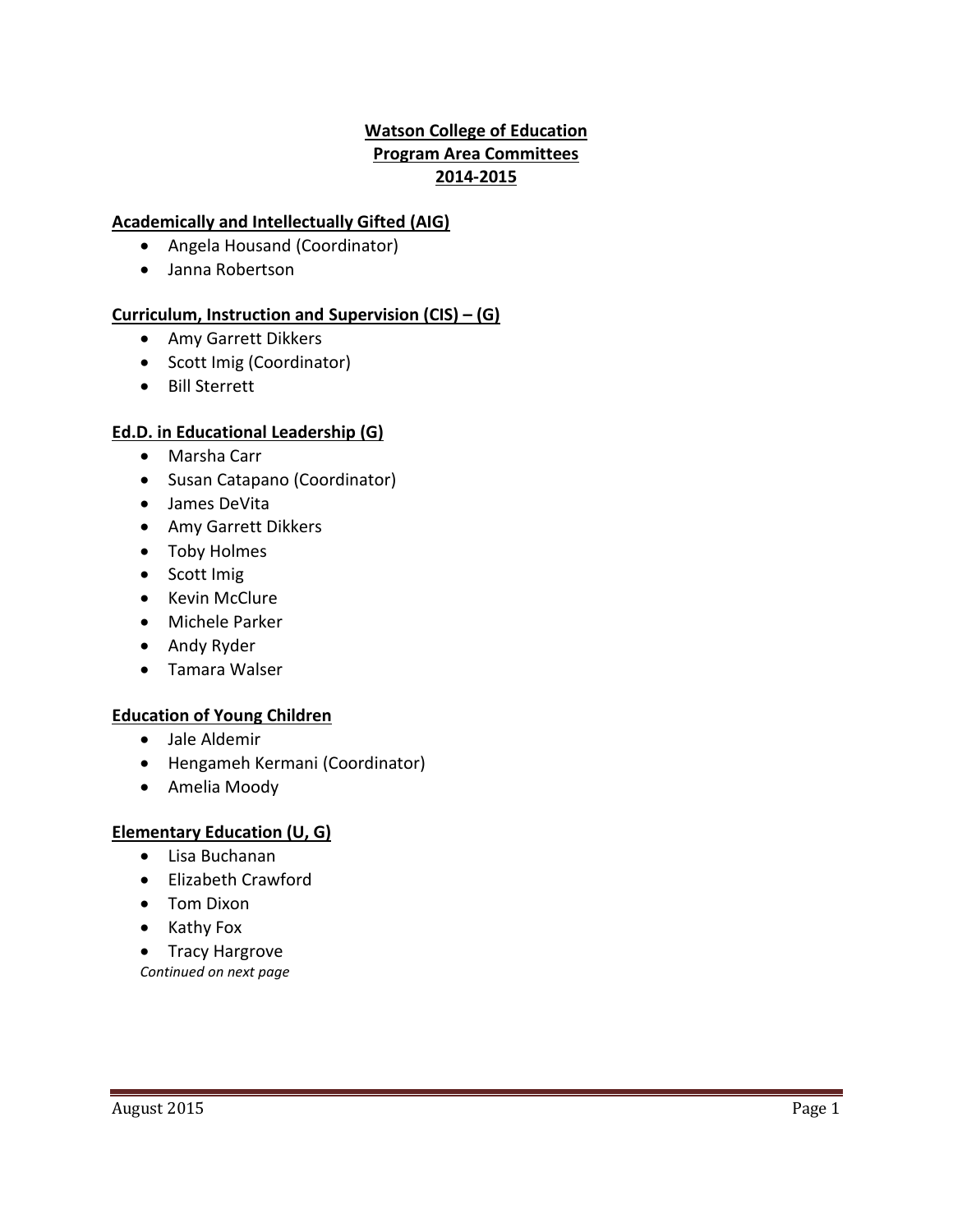### **Elementary Education (U, G) – con't**

- Heidi Higgins (Coordinator for Distance Education (U) Elementary))
- Charles Jurich
- Kosta Kyriacopoulos
- Christine Liao
- Debbie Powell
- Katie Schlichting (Coordinator (G) Elementary)
- Lynn Sikma
- Jeanne Swafford
- Amy Taylor (Coordinator for Main Campus (U) Elementary))
- Martin Wasserberg

### **English as a Second Language (ESL) (U, G)**

- C. Allen Lynn
- Eleni Pappamihiel (Coordinator)

### **Foundations**

- Eddie Caropreso (Coordinator)
- Sue-Jen Chen
- Angela Housand
- Marta Sanchez
- Candace Thompson

#### **Higher Education**

- James DeVita (Coordinator)
- Kevin McClure
- Michele Parker
- Andrew Ryder

#### **Language and Literacy (G)**

- $\bullet$  Kathy Fox
- Chuck Jurich
- Debbie Powell
- Jeanne Swafford
- Brad Walker (Coordinator)

#### **Leadership Studies Minor**

Joanne Nottingham (Coordinator)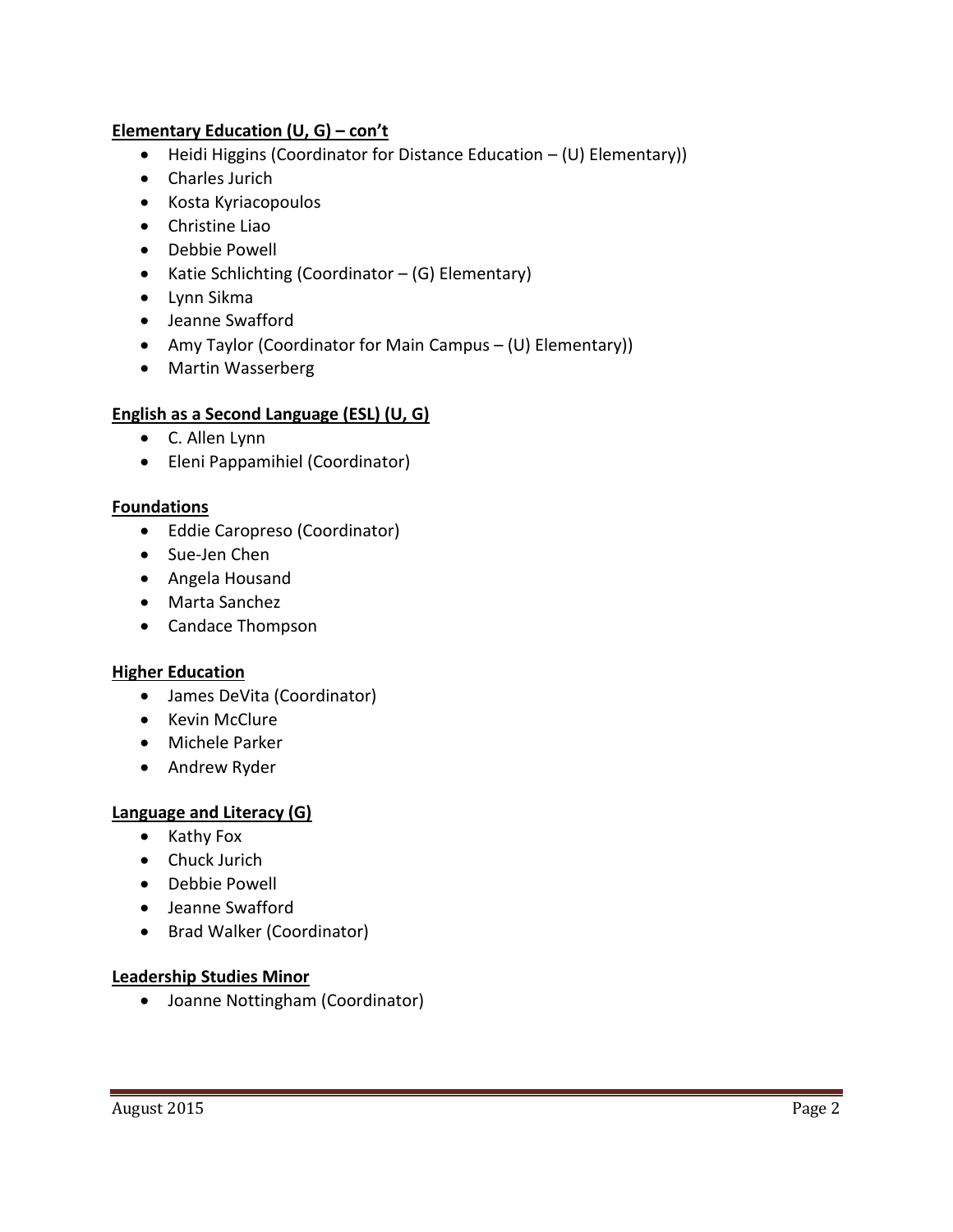## **Middle School Education (U,G)**

- Jeremy Hilburn
- Shelby Morge (Coordinator UG)
- Kathy Roney (Coordinator  $G$ )

# **Master of Science in Instructional Technology (MIT) - (G)**

- Vance Durrington
- Jeff Ertzberger
- Mahnaz Moallem (Coordinator)
- Beth Oyarzun
- Raymond Pastore

# **Master in School Administration (MSA) / Principal Fellows– (G)**

- Marsha Carr
- Toby Holmes
- Bill Sterrett (coordinator)

### **Secondary Education**

- David Gill
- Dennis Kubasko
- Denise Ousley-Exum (Coordinator G)
- Angie Reid-Griffin
- Ginger Rhodes (Coordinator MAT)
- Janna Robertson
- Donyell Roseboro
- Robert Smith (Coordinator-U)

# **Special Education (U,G)**

- Alicia Brophy
- Terri Collins
- Allison Jones
- Lou Lanunziata (Coordinator)
- Linda Mechling
- Amelia Moody
- Crystalyn Schnorr

#### **Teaching Fellows**

- Carol McNulty
- Joanne Nottingham
- Amy Rottmann (Coordinator)